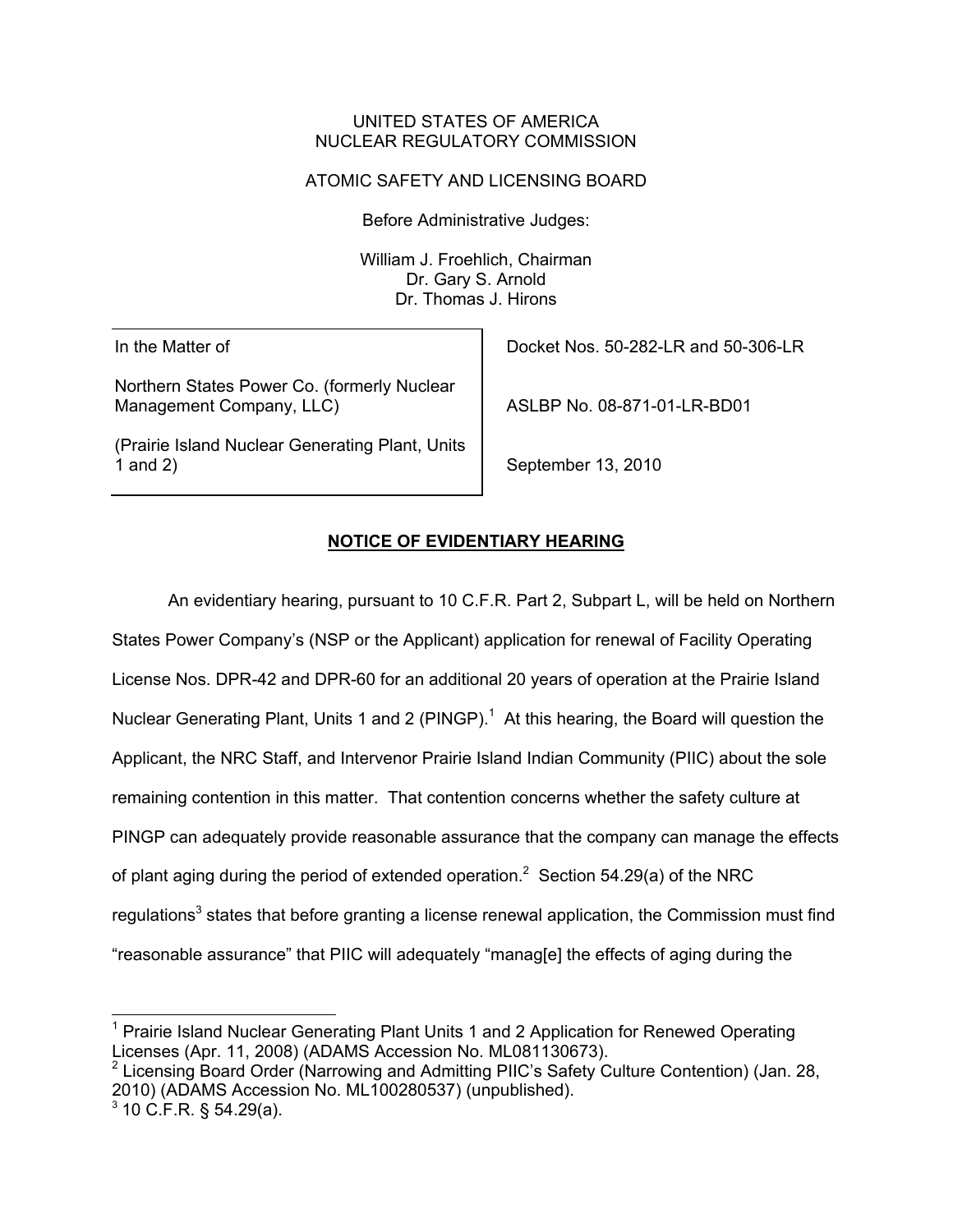period of extended operation on the functionality of structure and components." PIIC challenges the notion that this "reasonable assurance" exists because of material in the Safety Evaluation Report about the leakage of borated water from PINGP Units 1 and 2 refueling cavities since 1998 and the Applicant's alleged "significant non compliances with NRC regulations."<sup>4</sup> Both the Applicant and the NRC Staff oppose PIIC's assertion that reasonable assurance is lacking. The evidentiary hearing, which is open to the public, will occur as follows:

**Date**: Tuesday, October 12, 2010 **Time**: 9:00 a.m. Central Daylight Time (CDT) **Location**: Dakota County Judicial Center - Courtroom 2E 1560 Highway 55 Hastings, MN 55033

It is so ORDERED.

## FOR THE ATOMIC SAFETY AND LICENSING BOARD<sup>5</sup>

*/RA/*

 $\mathcal{L}_\mathcal{L} = \{ \mathcal{L}_\mathcal{L} = \{ \mathcal{L}_\mathcal{L} = \{ \mathcal{L}_\mathcal{L} = \{ \mathcal{L}_\mathcal{L} = \{ \mathcal{L}_\mathcal{L} = \{ \mathcal{L}_\mathcal{L} = \{ \mathcal{L}_\mathcal{L} = \{ \mathcal{L}_\mathcal{L} = \{ \mathcal{L}_\mathcal{L} = \{ \mathcal{L}_\mathcal{L} = \{ \mathcal{L}_\mathcal{L} = \{ \mathcal{L}_\mathcal{L} = \{ \mathcal{L}_\mathcal{L} = \{ \mathcal{L}_\mathcal{$  William J. Froehlich, Chairman ADMINISTRATIVE JUDGE

Rockville, Maryland September 13, 2010

l

<sup>&</sup>lt;sup>4</sup> Prairie Island Indian Community's Submission of a New Contention on the NRC Safety Evaluation Report (Nov. 23, 2009) at 4.

 $5$  Copies of this memorandum and order were sent this date by the agency's E-Filing system to counsel for (1) Applicant NSP, (2) Intervenor PIIC, and (3) NRC Staff.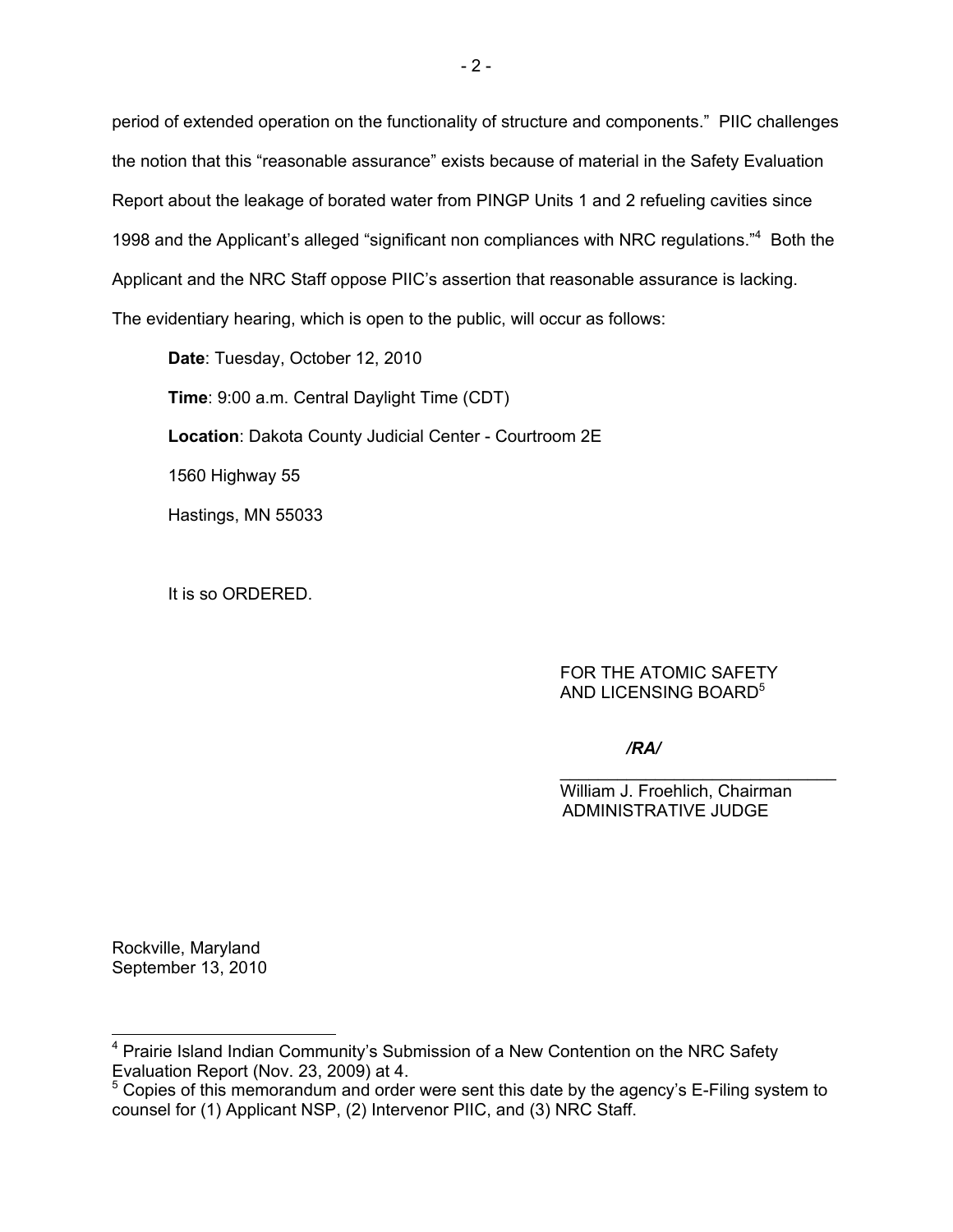## UNITED STATES OF AMERICA NUCLEAR REGULATORY COMMISSION

| In the Matter of                                            |             |                        |
|-------------------------------------------------------------|-------------|------------------------|
| NORTHERN STATES POWER COMPANY                               |             |                        |
|                                                             | Docket Nos. | 50-282-LR<br>50-306-LR |
| (Prairie Island Nuclear Generating Plant,<br>Units 1 and 2) |             |                        |
| (License Renewal)                                           |             |                        |

# CERTIFICATE OF SERVICE

I hereby certify that copies of the foregoing LB NOTICE OF EVIDENTIARY HEARING have been served upon the following persons by Electronic Information Exchange.

Office of Commission Appellate **Adjudication** U.S. Nuclear Regulatory Commission Washington, DC 20555-0001 E-mail: ocaamail@nrc.gov

U.S. Nuclear Regulatory Commission. Atomic Safety and Licensing Board Panel Mail Stop T-3F23 Washington, DC 20555-0001

William J. Froehlich, Chairman Administrative Judge E-mail: wif1@nrc.gov

Gary S. Arnold Administrative Judge E-mail: gary.arnold@nrc.gov

Thomas J. Hirons Administrative Judge E-mail: thomas.hirons@nrc.gov

Kara Wenzel, Law Clerk E-mail: kara.wenzel@nrc.gov Ann Hove, Law Clerk E-mail: ann.hove@nrc.gov

U.S. Nuclear Regulatory Commission Office of the Secretary of the Commission Mail Stop O-16C1 Washington, DC 20555-0001 Hearing Docket E-mail: hearingdocket@nrc.gov

U.S. Nuclear Regulatory Commission Office of the General Counsel Mail Stop O-15D21 Washington, DC 20555-0001 Edward Williamson, Esq. Beth Mizuno, Esq. Brian G. Harris, Esq. Maxwell Smith, Esq. Mary Baty, Esq. Brian Newell E-mail: elw2@nrc.gov; beth.mizuno@nrc.gov brian.harris@nrc.gov ; maxwell.smith@nrc.gov mary.baty@nrc.gov ; bpn1@nrc.gov

OGC Mail Center : OGCMailCenter@nrc.gov